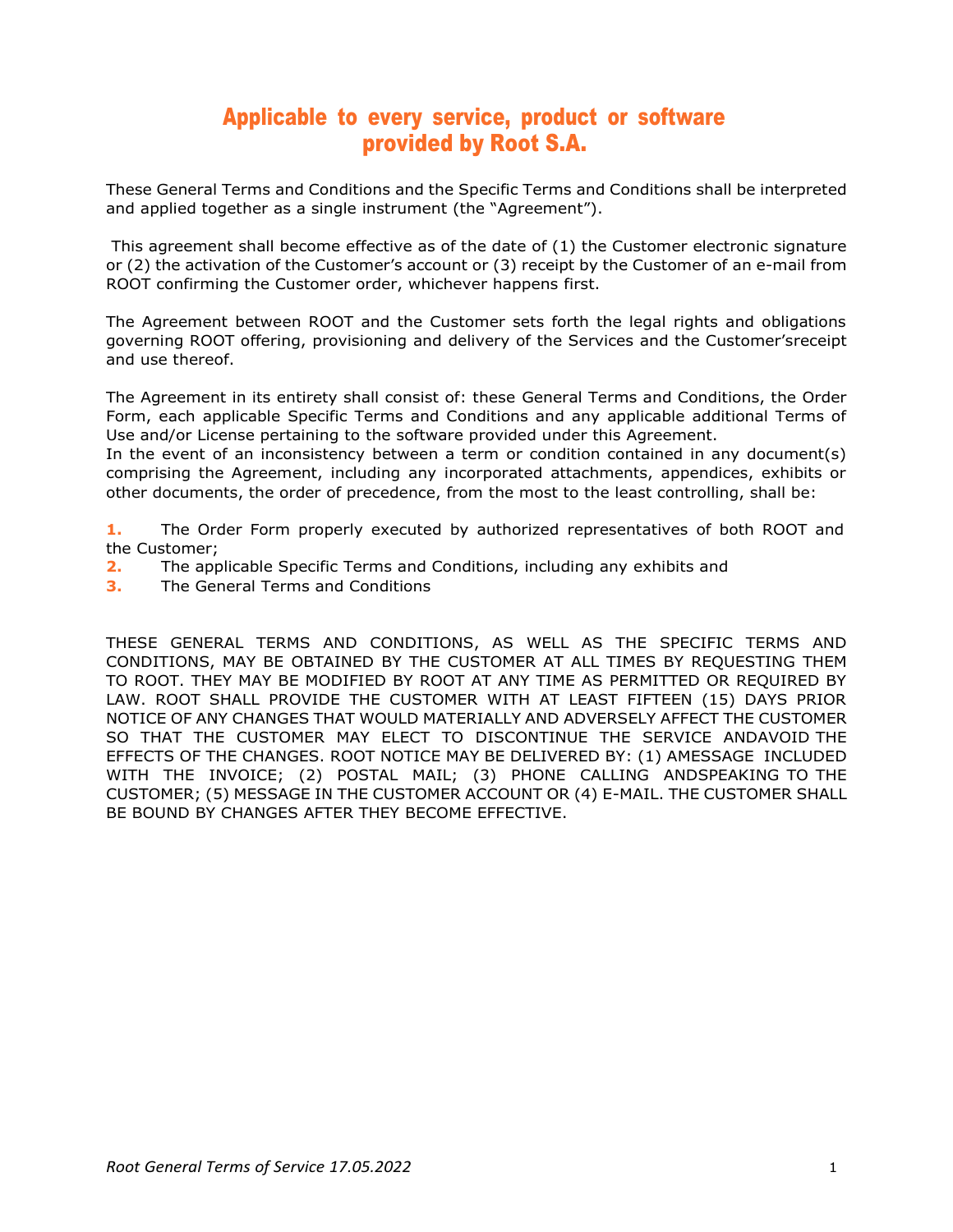# **Definitions**

- Bandwidth means the rate of data transmission in bits per second using ROOT Equipment.
- Business Hours means 8 am to 12 am and 2 pm to 7 pm (UTC)
- Customer means a person, firm, corporation or any other entity who places an order for a ROOT Service by means of an online or written order form and who is responsiblefor compliance with all the Customer obligations set forth in the Agreement, including the duty to pay for the Service.
- Customer Content means the data, text, images, graphics, videos, logos and other content and material used by the Customer in conjunction with the Service.
- Customer Hardware means the servers, computers system and connecting lines and cables installed in the Rack Space within the scope of the Housing Services and clearly labeled as the Customer's property.
- Database means both the database server software, and the database itself necessary to perform webhosting.
- Datacenter means the facility used to house computer systems owned, leased or licensed by ROOT.
- Dedicated Server means dedicated physical server with specific technical specifications and functions.
- Domain Name means the Internet address registered and maintained by the Customer and necessary for several services offered by ROOT.
- Email Address means a mailbox identifier provided by ROOT as part of the Email Services.
- End-User means any person or entity that receives or uses the Service, irrespective of whether such person or entity is authorized by the Customer to receive or use the Service.
- Fees: means any fee the Customer shall pay for the provision of the Service by ROOT.
- Operating System means software installed and ran on a server for the execution of various application software.
- Order Form means the part of the Agreement that shall be executed by ROOT and the Customer either electronically or in writing and, which among other things, identifies the Service to be provided as well its technical specifications.
- Party or Parties means the Customer or ROOT individually or both collectively.
- Payment means definitive receipt of the sums due by the Customer on ROOT' account.
- Power Supply means the electrical power provided by ROOT to the Customer as part of the Service.
- Rack Space means a designated area in the Datacenter.
- Recurring Fee means the fees invoiced to the Customer by ROOT for the use and/or provision of the Service on a cycling basis such as monthly, yearly or else.
- Remote Access Service means the distant access to the Dedicated Server offered by ROOT as part of the Server Services.
- ROOT means Root SA, the limited company of Luxembourgish Law (R.C. Luxembourg B92268) established at 35, rue John F. Kennedy, 7327 Steinsel, Grand Duchy of Luxembourg
- ROOT Equipment means the computer systems, and all associated components owned, leased or licensed by ROOT and which are made used by ROOT to provide the Services.
- ROOT Network means the Internet telecommunication network used by ROOT to provide the Service to the Customer.
- ROOT Website means the websites via the following address: [www.root.lu](http://www.root.lu/)
- Service or Services mean the products and services provided by ROOT and/or ROOT's affiliates, agents, or assigns at any given time, including but not limited to web hosting, e-mail, domain registration, and any associated support services, which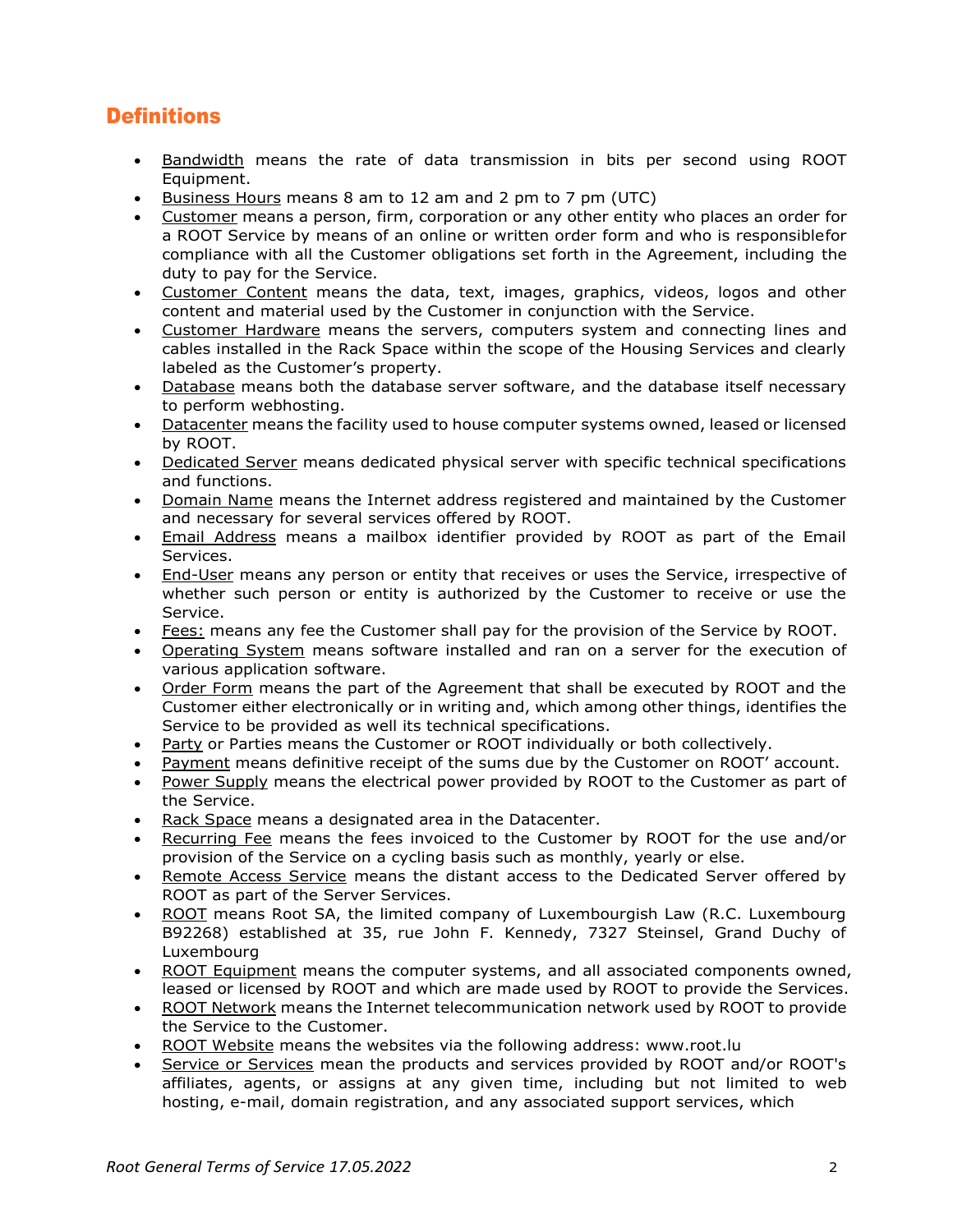services may be changed, amended, and/or otherwise altered at any time by ROOT at its sole discretion.

- Service Start Date means the date when ROOT notify the Customer that the Service is available for their use.
- Shared Rack Space means a designated area shared by several customers of ROOT in the Datacenter
- Specific Terms and Conditions mean the terms and conditions additional to these General Terms and Conditions which apply to a Service ordered or used by the Customer.
- Underlying License or Lease means the agreement between ROOT and the Datacenter landlord.
- Virtual Private Server means a partition of a physical server with certain limited server functions
- Working Day means a normal workday within the meaning of Luxembourg civil law, excluding, among others, weekends and legal holidays.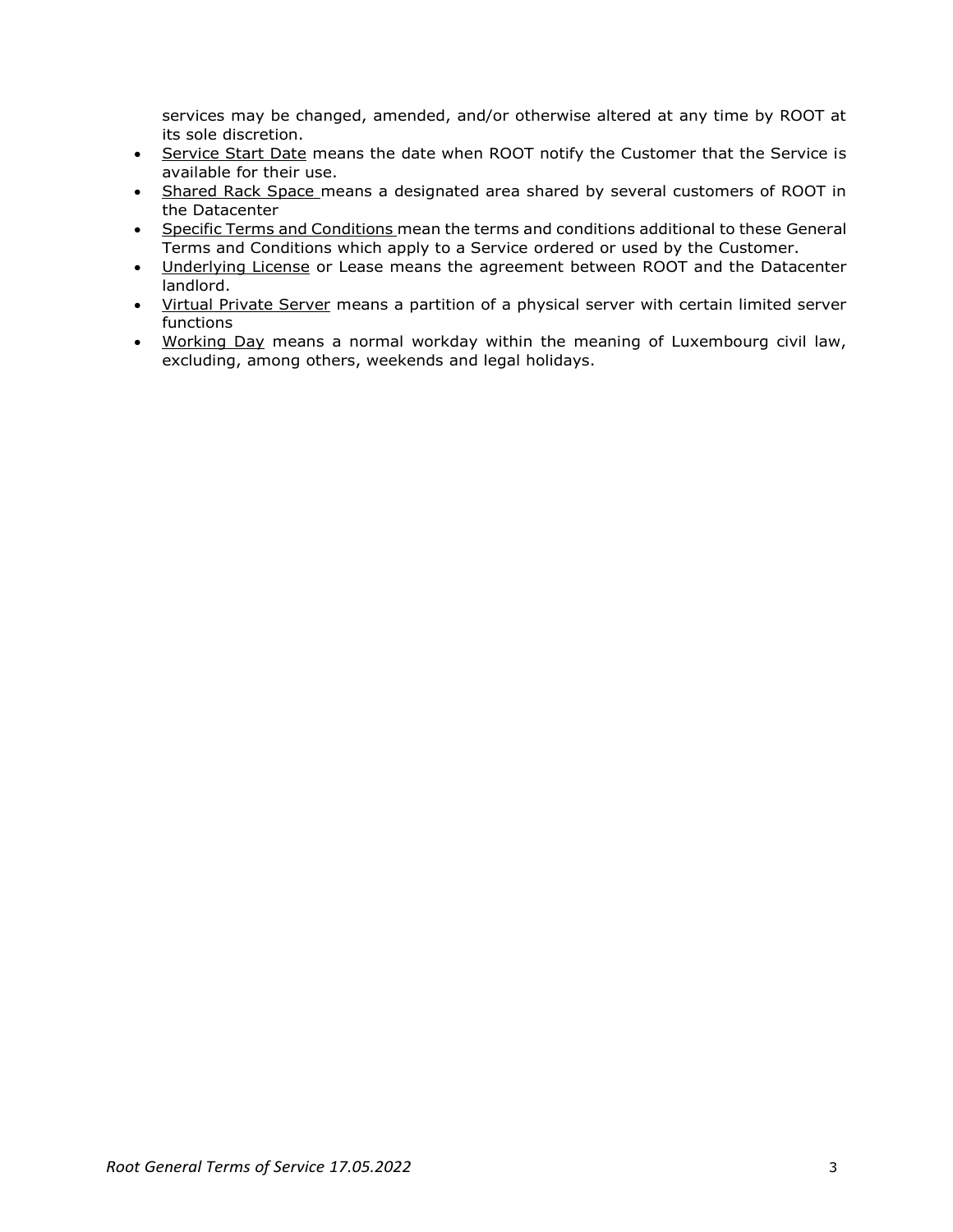## Article 1: Interpretation

1.1 The headings used in the Agreement are inserted for convenience only and are not intended to be part of nor to affect the meaning or interpretation of any of the Agreement.

**1.2** In the Agreement the masculine includes the feminine and the neuter, and the singular includes the plural and vice versa as the context shall admit or require.

**1.3** The expression "person" means any individual, firm, body corporate, unincorporated association, partnership, government, state or agency of a state or joint venture.

1.4 The words "include", "includes", "including" and "included" will be construed without limitation unless inconsistent with the context.

**1.5** The Agreement (as varied in accordance with its terms) forms the entire understanding of ROOT and the Customer in respect of the matters dealt within it and supersedes all previous agreements, understandings and negotiations between ROOT and the Customer.

1.6 References in these Conditions to articles mean articles of these Conditions. References in these Conditions to the provisions of statutes or statutory instruments are deemed to include those provisions as amended or substituted.

# Article 2: General information

2.1 The main objective of these General Terms and Conditions is to set forth the conditions under which ROOT provides the Services to the Customer.

2.2 The Customer expressly acknowledges having read and understood these General Terms and Conditions as well as any document comprising the Agreement. The same shall apply to any third party to whom the Customer will make directly or indirectly benefit from the Service. By placing an order using the Order Form, the Customer accepts the Agreement in its entirety and without reservation. The Agreement shall remain in effect for the entire term of the contractual relationship and any events or circumstances arising there from.

**2.3** Only the English version of the Agreement is binding upon ROOT and the Customer. Any translation hereof that is available on the ROOT website is provided for informational purposes only; for the avoidance of doubt, only the English version shall apply and prevail in any and all interpretation including but not limited to in a court of law.

# Article 3: Establishment of the contractual relationship

# 3.1 Order Form

The offering, provisioning and delivery of the Services are subject at all times to the receipt and acceptation by ROOT of an Order Form subject to the terms and conditions described below.

The Customer's request for Services is embodied by completion of an Order Form available on ROOT Website and/or on request to ROOT. Pursuant to Article 3 hereof, submission of an Order Form to ROOT constitutes acceptance of the Agreement terms by the Customer in their entirety without any possibility of withdrawing such acceptance in whole or in part.

In addition, by submitting the Order Form, the Customer implicitly accepts in advance and without reservation the legal, administrative and technical rules and regulations that are applicable to the Service specified in the Order Form submitted by the Customer.

Notwithstanding the foregoing, if the Customer receives and uses Services without a duly executed Order Form, the Customer nevertheless shall be deemed to have accepted, and therefore will be bound by, all the applicable terms and conditions pertaining to the Services received and used.

## 3.2 Conclusion of the contract

The Order Form executed by the Customer (who shall have full legal competence to enter into a contract) shall only constitute a definitive order upon payment in full of the required emoluments for the Services.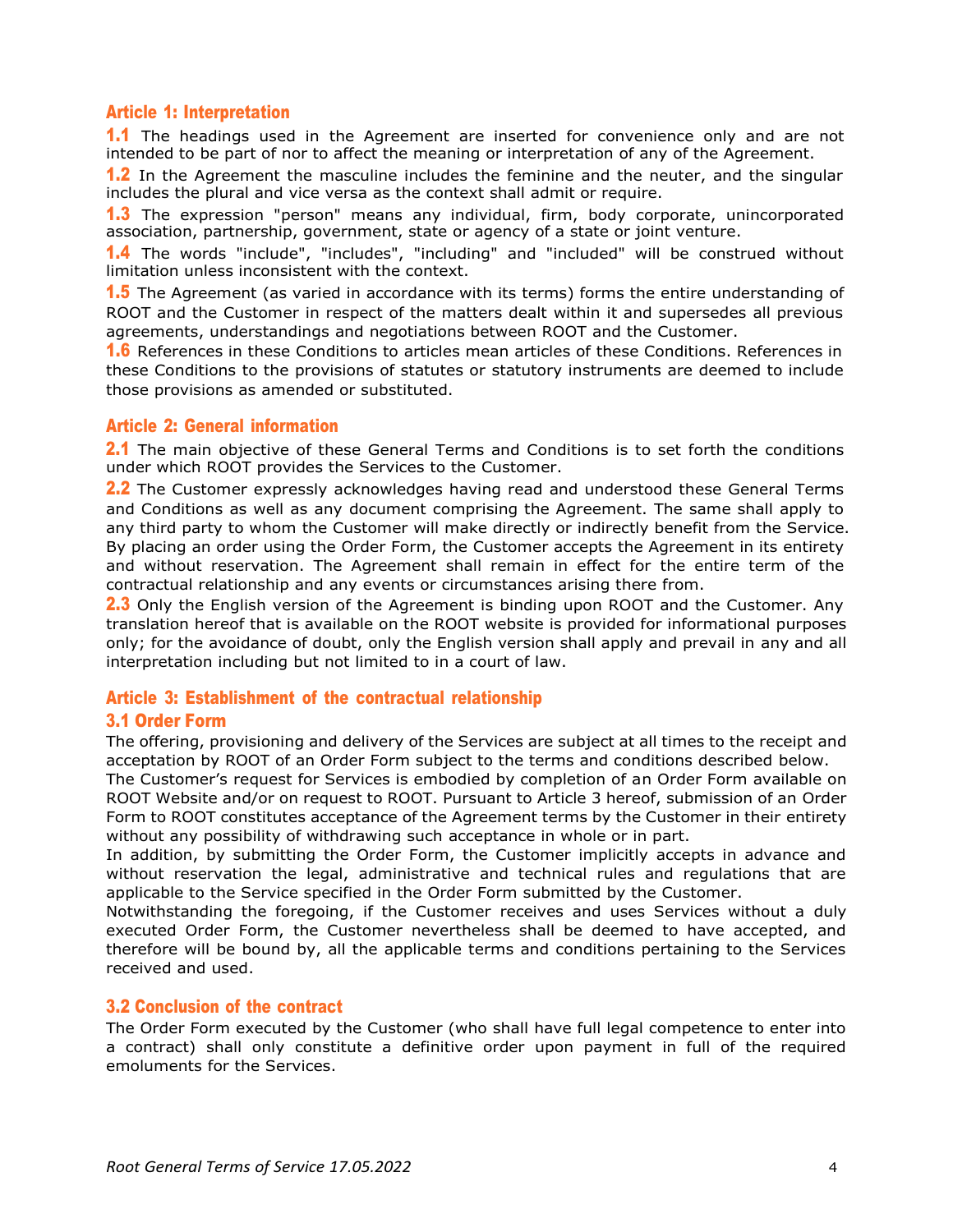The Customer shall receive a confirmation of receipt of their order within a reasonable delay except insofar as ROOT declines to accept the order for reasons specified herein or for any other cause deemed reasonable by ROOT. The Customer shall be deemed implicitly to have received such confirmation pursuant to the provisions of article 3.3 below.

With regard to any territoriality issue that may arise hereunder, the Agreement shall be deemed to have been concluded at ROOT's head office, as indicated in the Definitions herein.

The Customer agrees that performance of the Service shall begin prior to the conclusion of the legally allowable cancellation period, which means that the Customer will not be entitled to cancel his order after having submitted it.

ROOT hereby expressly stipulates that for the purposes hereunder, the Customer is the natural or legal person that executes the Order Form. If a Customer acts on behalf of a legal person, the Customer shall nonetheless be responsible for such legal person's compliancewith and fulfilment of the terms of the Agreement, as well as for the payment of any invoice arising from any order that the Customer may have placed.

## 3.3 Handling of Customer Details and acceptance thereof

The Customer agrees that proper communication between them and ROOT on a regular basis is essential to their proper use (including passive use) of the Services. Accordingly, the Customer must properly consult and acknowledge any relevant information transmitted by ROOT.

To this end, and in order to allow ROOT to reach the Customer as well as to provide the Services in a proper manner, the Customer agrees to provide ROOT with current and updated address information. Such information shall consist of the Customer's email address, postal address, valid phone number at which the Customer can be reached from 9 a.m. to 9 p.m. GMT/UT (the "Customer Details").

In accepting the General Terms and Conditions, the Customer agrees that all email sent to the Customer by ROOT shall be deemed to have been received and read, immediately upon error-free transmission of such email to the email address provided by the Customer in their Order Form by ROOT email servers.

## Article 4: Service Provision

4.1 ROOT will use its reasonable endeavors to provide the Services in accordance with any timescale set out on the Order Form, but will not be liable to the Customer where, based on those reasonable endeavors, it fails to meet any timescale.

**4.2** ROOT will not be liable for any failure to provide the Services resulting from any breach by the Customer or its employees, agents or subcontractors of the Agreement.

4.3 ROOT will not be obliged to provide any services not referred to on the Order Form. Furthermore, ROOT cannot provide the Service where the Customer makes use of incompatible Hardware.

4.4 The terms of the Agreement form the entire agreement between ROOT and the Customer in relation to the Services and all other understandings, agreements, warranties, conditions, terms or representations, whether express or implied, statutory or otherwise, are excluded to the fullest extent permitted by law. The Customer may not rely upon any representation made or given by any employee of ROOT prior to the Agreement being entered into unless confirmed in the Agreement.

4.5 ROOT reserves the right at any time and from time to time improve, correct or otherwise modify all or any of the Services including substituting Software and/or Equipment. ROOT will endeavour to give the Customer reasonable notice of any such modification, where this is reasonably practicable.

## Article 5. Login name and password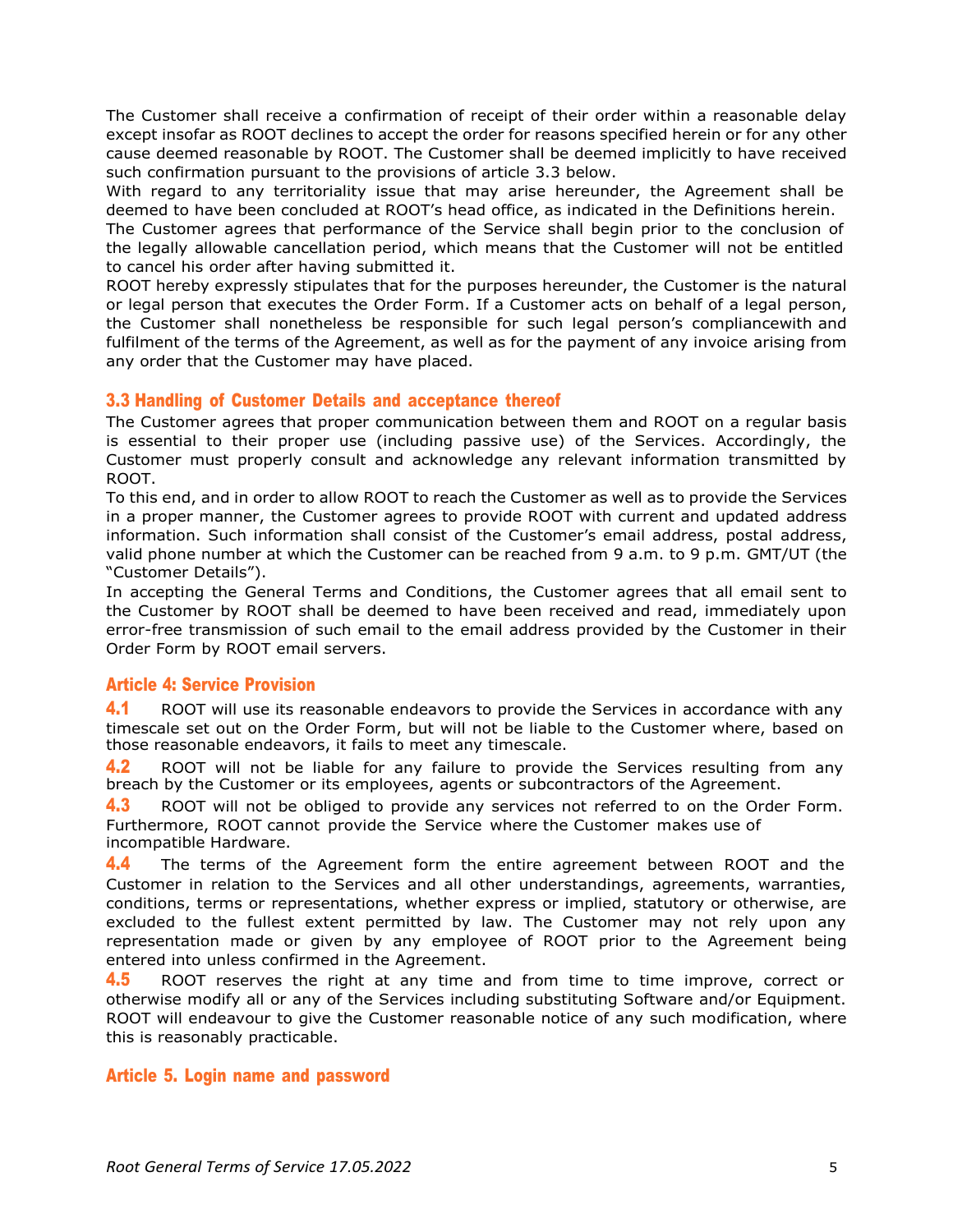Upon receipt of their first order by ROOT, the Customer will be provided with a login and password automatically generated by ROOT which the Customer must change after its first login.

This login and password shall enable the Customer to identify itself to ROOT's servers and to carry out various operations such as ordering Services, renewing Services, paying Customer's invoices.

Any modification in the Customer's account shall be subject to entry of the Customer's login name and password.

The Customer shall bear sole responsibility for the management and preservation of the login name and password that they have elected.

Any instructions received by ROOT that includes the Customer's login name and/or password shall be presumed to have been submitted by the Customer. Hence, ROOT cannot be held responsible for any fraudulent use of such login name and/or password, which are personal and confidential elements that the Customer shall not disclose to any third party under any circumstances.

In the event of loss or theft of the Customer's password, or if the Customer has reason to believe that its password has been disclosed to any third party, the Customer shall modify its password without delay.

Additionally, the Customer shall notify ROOT in writing of any change in the Customer's legal or business status (particularly any change of address) pursuant to Article 3 hereof. Any failure on the Customer's part to fulfil this reporting obligation could prevent ROOT from providing the Services in a proper and professional manner, inasmuch as ROOT needs toknow the exact identity of the Customer in order to send them information for operationssuch as Services renewal.

## Article 6. Services Limitations and suspension

## 6.1 Courtesy Services

Unless expressly specified otherwise in the Order Form, all services such as Backup, Antispam, Domain Name Availability Service and Control Panel are provided for the courtesy of the Customer. It is the sole responsibility of the Customer to maintain the Customer's own backup of any data. ROOT is not responsible for any loss of data due to the direct or indirect action of a third-party software that is not developed and maintained by ROOT technical team. For the avoidance of doubt, it is expressly stated here that software used to provide the Control Panel to the Customer are not developed and maintained by ROOT.

## 6.2 Availability of ROOT Equipment and Network

The Service provision is subject to the availability of all necessary equipment, including those acquired, leased or rented by ROOT from other entities (« ROOT Equipment"). ROOT may, at its sole discretion, decline to accept a Service order if ROOT determines that, based on its existing Equipment at the time of the order and its current and forecasted need to provide other Services, it requires the available Equipment for other Service needs. ROOT may therefore limit its provisioning of the Service, if necessary, in order to manage the ROOT Network and any necessary operation in an efficient manner and to meet the reasonable Service expectations of its existing and future customers based on current and projected available Equipment capacity. In addition, ROOT may restrict or allocate the Service among customers, when necessary, due either to Equipment shortages or causes beyond ROOT's control.

Unless otherwise expressly agreed by the Parties and specified in the Order Form, the Datacenter and more generally the Equipment used to provide the Service shall be of ROOT exclusive choosing. In no event will title to the Equipment vest in the Customer.

## 6.3 Services Modification or Addition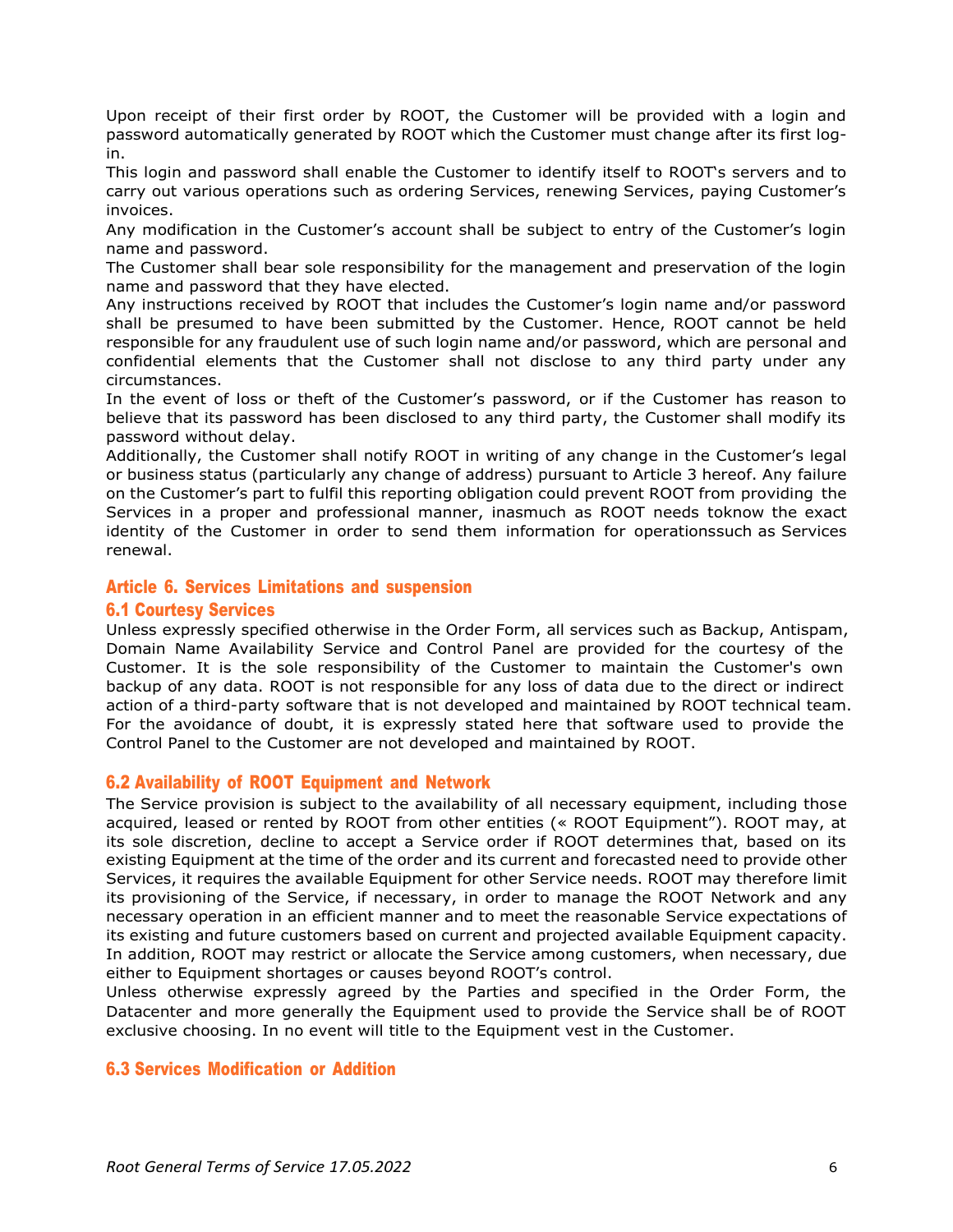Any modification or addition to the Services requested after the signature of the Agreement but in the framework of the Agreement shall be subject to a written acceptance of ROOT and governed by the same General Terms and Conditions and Specific Conditions as set forth in the Agreement, unless otherwise agreed between the Parties.

In its sole discretion and without liability to the Customer, ROOT may: (a) alter the methods, processes or suppliers by or through which it provides the Service; (b) change the Equipment used to provide the Service; or (c) substitute comparable Service for that being provided to the Customer. If necessary due to the potential impact on affected customers, ROOT will provide prior notice of any alterations, changes or substitutions.

## 6.4 Services Suspension

ROOT may, without notice and without incurring any liability, discontinue the provision of the Service if: (a) it determines such action is necessary to (i) prevent or protect against fraud, tricks, tampering, schemes, false credit devices, electronic devices, or any other fraudulent means or devices, (ii) protect its personnel, agents, facilities or services, or (iii) protect against actual or potential adverse financial effects; (b) in case of legal obligation, judicial or governmental request, or request from a duly competent regulatory or administrative authority (c) in case of urgent work in the Datacenter and/or on the ROOT Network and/oron ROOT Equipment (d) the Customer fails or refuses to provide information regarding the Customer's creditworthiness, its past or current use of the Services, the jurisdictional nature or characteristics pertaining to its use or planned use of the Service; (e) the Customer provides false information to ROOT regarding the Customer's identity, address, creditworthiness, past or current use of the Service, or the jurisdictional nature or characteristics pertaining to its use or planned use of the Service; (f) the bandwidth or computer memory used by the Customer in relation to the Services exceeds any agreed or stipulated level and ROOT determines in its sole discretion that suspension is necessary to protect ROOT Equipment and/or Network; (g) failure or deficiencies in the Customer Hardware including but not limited to server corruption and security breaches; (h) if ROOT have reasonable grounds to believe that the Customer uses or threatens to use the Service in a fraudulent and/or unlawful and/or criminal manner or in a manner which could prejudice ROOT, especially but not limited to, in case of possible infringement of Articles 383, 454 and following of Criminal Code of Luxembourg (Code Pénal luxembourgeois) (i) if the Customer becomes insolvent, makes assignments for the benefit of creditors, files for bankruptcy or reorganization, fails to discharge an involuntary petition for bankruptcy within the timepermitted by law, or otherwise abandons the Service, (j) in case of Force Majeure, as definedin article 19 hereafter.

Notwithstanding the foregoing, ROOT shall make its best efforts to notify the Customer of the suspension within a reasonable prior delay. Additionally, ROOT shall make its best efforts to limit the suspension period.

## 6.5 Condemnation or Loss of the Datacenter

ROOT may, with notice to the Customer, suspend or terminate the Service following the condemnation of any material portion of the Datacenter used to provide the Service or if a casualty renders all or a material portion of such Datacenter inoperable and beyond feasible repair.

## 6.6 Customer's Obligation To Pay

The suspension of the Service pursuant to this article 6 does not relieve the Customer of its obligation to pay ROOT for the Service provided up to the time of suspension. For the avoidance of doubt, it is expressly understood by the Customer, that any suspension for any cause will not relieve the Customer from paying all Fees applicable to the Service until theend of the Initial or any Renewal Term, the Customer will be obligated to pay ROOT as if they had terminated the Service for their convenience.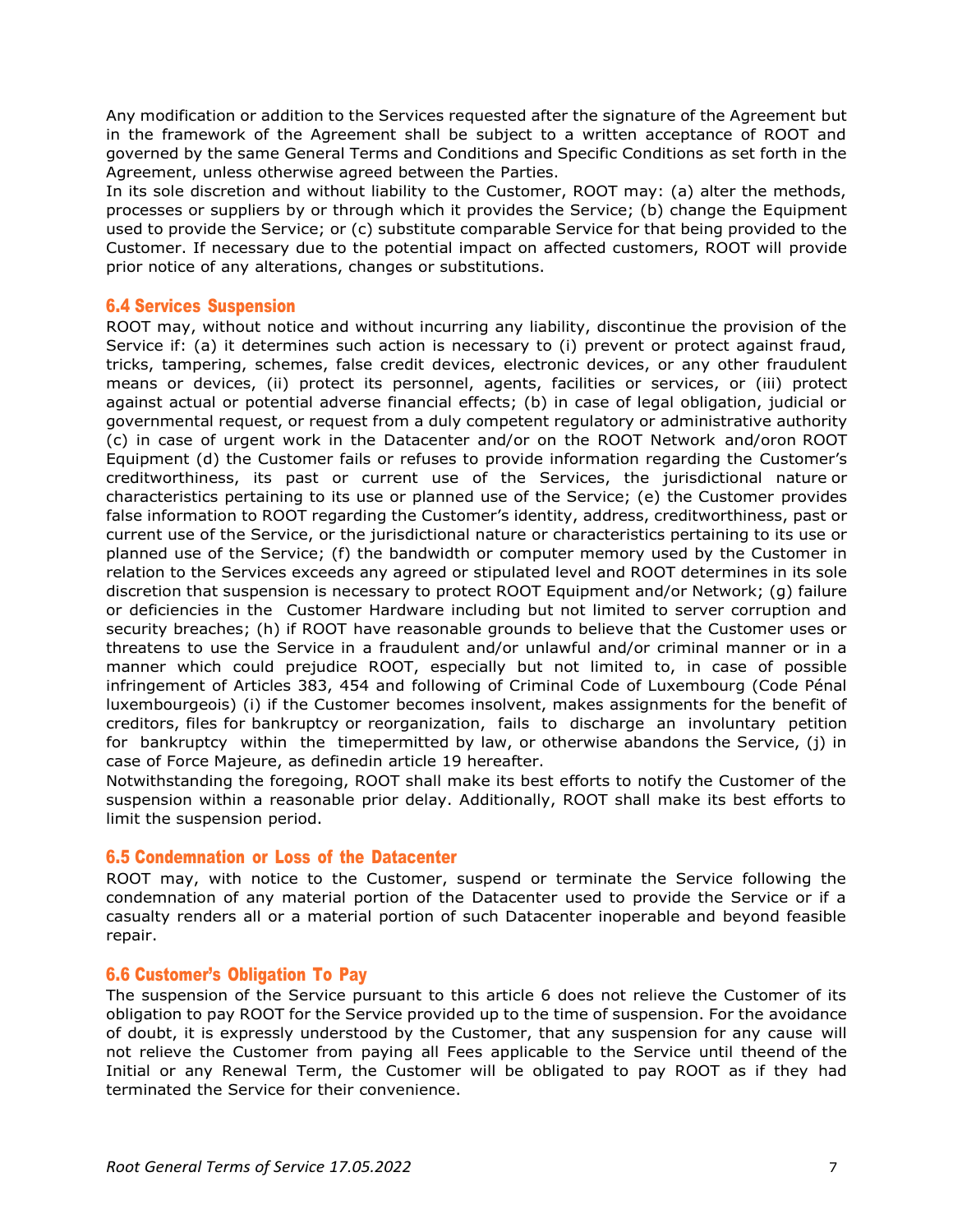In all instances, ROOT shall not be held responsible or liable for any consequences and/or damage that the Customer may suffer due to a Service suspension.

## Article 7: Service Delivery

The Customer acknowledges that, given the nature of the Services, ROOT cannot guarantee that the Services, when delivered via the Internet, will be uninterrupted or error free. ROOT shall therefore act as a professional IT service provider but shall not guarantee the continuity of the Services or their performance.

To the fullest extent permitted by law and save as provided elsewhere in the Agreement, the Services are provided by ROOT to the Customer on an "as is" and "as available" basis and no warranty or representation (express or implied) of any kind are given in connection with the Agreement including as to satisfactory quality and fitness for a particular purpose. In

particular, ROOT gives no warranty or representation that (a) the Services will meet the Customer's requirements and/or (b) the Services will be provided on an uninterrupted, timely, secure or error-free basis; and/or (c) any results obtained from use of the Services will be accurate, complete or current.

ROOT warrants that it will provide the Services with reasonable care and skill and in a workmanlike manner. ROOT shall however not be liable for a breach of such warranty unless the Customer notifies ROOT in writing of such failure within fourteen (14) days of the Customer becoming aware of the failure.

If the Customer makes a valid claim against ROOT based on a failure by ROOT to comply with the warranty set out in article 6.2 ROOT may, at its option, take such steps as it deems necessary to remedy such failure or refund such part of the Fees as relates to such Services, provided that the liability of ROOT under such warranty will in no event exceed the amount of the Fees paid to ROOT by the Customer (excluding VAT and expenses) in the two (2) months period prior to the date on which the Customer makes the claim. If ROOT complies with this article, it will have no further liability for a breach of the said warranty.

## Article 8: Support service

8.1 Any request from the Customer for technical support shall be sent to ROOT, via the dedicated area available in the Customer's account and only when this means of communication will not available by email at one of the following addresses depending on the Services provided by ROOT: at [support@server.lu](mailto:support@server.lu) or [support@site.lu](mailto:support@site.lu)

8.2 Unless otherwise agreed between the Parties and specified in the Order Form, ROOT shall provide support during Working Days only, between 8 a.m. to 12 a.m. and between 1 p.m. and 5 p.m. GMT/UT (« Support Hours ») and if possible, reply to the Customer request for support during the Working Day following the day during which the request have been received.

**8.3** ROOT support shall be covered through a ticket system. For every half Support hour, one ticket will be charged. Every started half Support Hour is due in full. The cost of each ticket shall be specified in the Order Form.

**8.4** While providing support services, ROOT shall use its best efforts but shall not quarantee any result.

## Article 9. Tariff, Invoicing, Payment

## 9.1 General provisions

Unless otherwise specified, all fees are net, in euro (EUR) and exclusive of VAT. VAT, all similar taxes and all payment costs shall be paid by the Customer. ROOT reserves the right to adapt its fees at any time to take into account any factor such as any new or modified requirements imposed by its suppliers, any monetary parity that may take effect, or any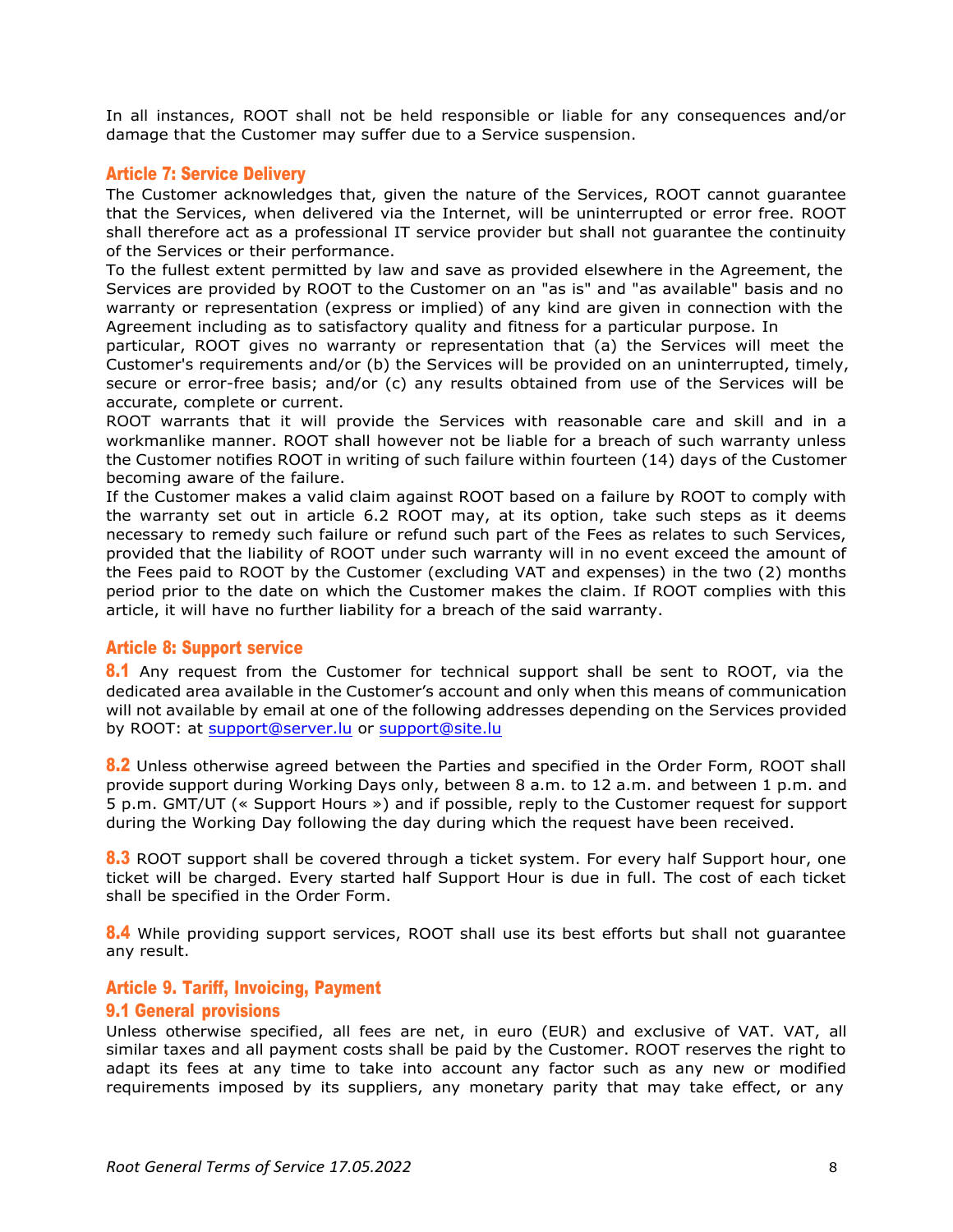supplementary taxes that may be levied. ROOT shall inform the Customer of such adaptations, if possible prior to their application. ROOT may modify the applicable fees and charges on not less than fifteen (15) days prior notice to the Customer. Except as expressly provided otherwise in the Order Form, the rates and fees for the Service shall be effective during the Initial Term of the Service and during any Renewal Term. For any period started either monthly, yearly or else, every period started is due in full. For any Service paid per hour,every started hour is due in full.

## 9.2 Invoicing

The Customer agrees that any invoice for Services provided by ROOT shall be transmitted to the Customer electronically to the email address provided by the Customer in its Contact Information. The Customer shall be entitled to ask ROOT to send the Customer a printed invoice, in consideration of the applicable administrative fee. In view of the fact that the emailaddress provided by the Customer in their Contact Information must be valid, active and available seven (7) days a week, the Customer shall not be entitled to lodge any claim with ROOT in the event an emailed invoice is not received. In addition, ROOT shall indicate in the Customer's account, for the Customer's information, all invoices that have been issued to the Customer's account, as well as the payment statuses of such invoices.

## 9.3 Recurring Fee

For the provision of the Service, the Customer shall pay a recurring fee (the «Recurring Fee»). The Recurring Fee is based on the Service selection made by the Customer in their Order Form.

## 9.4 Non-Recurring Fee

The Customer shall pay a one-time fee for the Service including, but not limited to, fees for the Service installation, or any special fees such as charges for overconsumption of bandwidth, Power Supply or else for which the Customer becomes responsible. (the «Non- Recurring Fee»)

## 9.5 Fees imposed By Other Suppliers

If an entity imposes fees on ROOT in connection with the provisioning of the Service to the Customer, such fees will be invoiced by ROOT on a pass-through basis to the Customer.

## 9.6 Invoicing and Payment

The Recurring and Non-Recurring Fees are due from the order date. The Recurring Fee shall be charged at the beginning of each monthly and/or yearly period in advance.

The Customer accepts that the invoicing frequency may be changed at any time by ROOT.

The setup costs shall be invoiced in full on the Order Form acceptation date and paid before the installation of the Services by ROOT.

ROOT support services shall be charged after the intervention or after closing of one or several intervention tickets mentioned in article 8 here above.

Unless otherwise agreed in writing by the Parties all payment shall be made within seven (7) days following the date specified on the invoice. (the "Payment Deadline")

Payment of the invoices shall be made at the head office of ROOT and in euro (EUR). Any additional fee attached to the payment shall be at Customer's expense. Foreign paymentsshall be carried out at the transferor's expense (for example, foreign bank transfers shall bearthe indication "our cost" or "OUR"). The net amount received by ROOT shall be strictly equalto the price due by the Customer.

Where the Customer authorizes payment of any of the Fees by credit and or debit card then ROOT may deduct other amounts becoming payable to it under the Agreement from that credit or debit card without obtaining additional authorization from the Customer.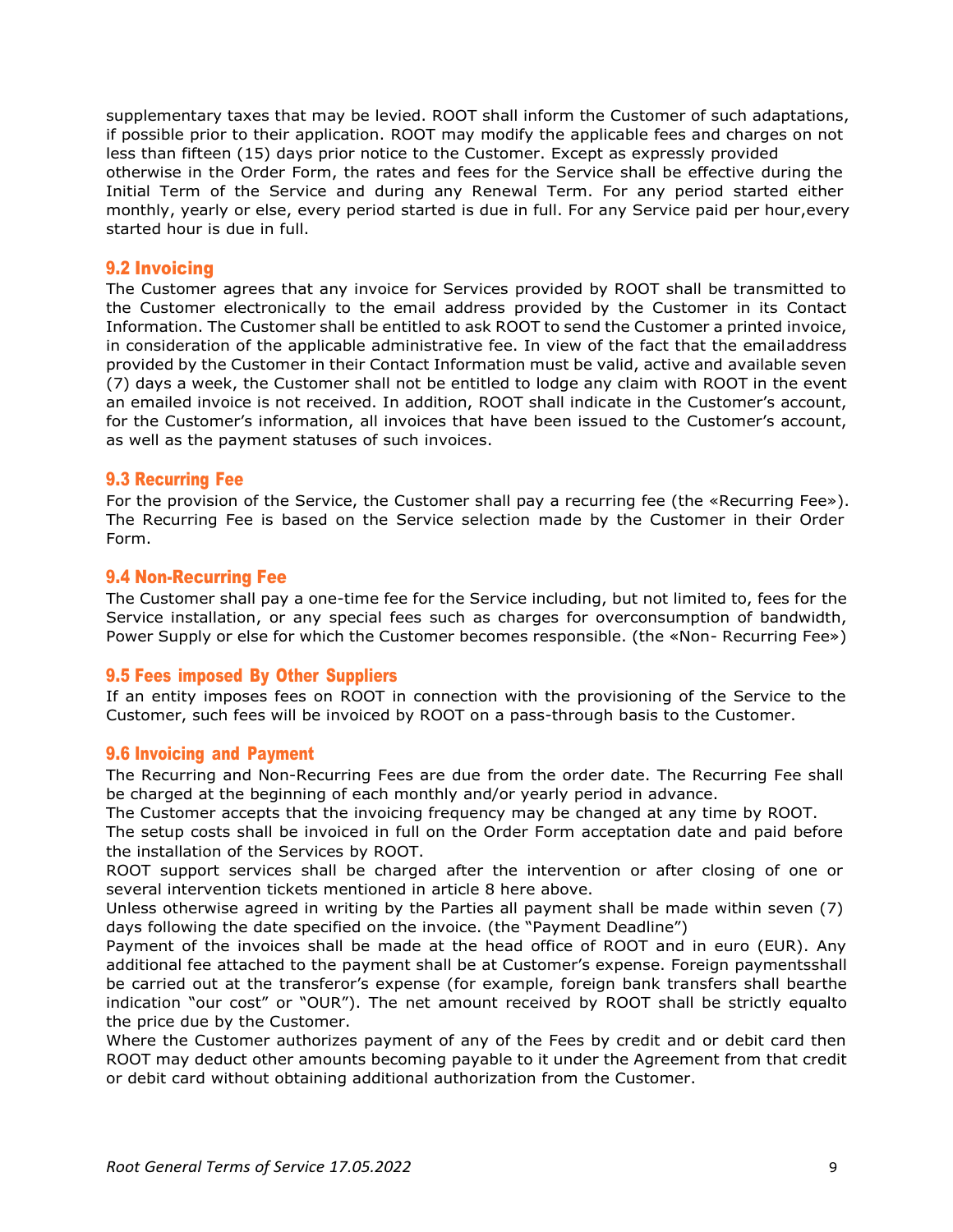## 9.7. Payment Delay

Any invoice or amount not paid upon falling due shall be subject, without formal notice, to monthly interest charges amounting to 10 per cent (10%) of the unpaid amount, and aggregating until the outstanding amount is paid in full.

Additionally, ROOT shall be entitled without formal notice to (a) invoice administrative costs amounting to seventy-five euros (75 EUR) by overdue invoice and (b) suspend the Services and/or (c) terminate the Agreement, with retention of the Customer Hardware without reimbursement of all sums already paid, even in advance.

If the Customer's account bares an unsettled invoice ten (10) days after its due date, said Account will be suspended. If a further invoice falls due during the suspension of theCustomer's account, then this will be added to outstanding balance owed by the Customer.

If the Customer's account bares an unsettled invoice twenty (20) days after the due date, said invoices will be passed onto a Debt Recovery Agency, where additional recovery charges and court cost may accrue.

Without prejudice to any other of its rights and remedies, ROOT will be entitled to remove the Customer's data from ROOT Equipment and/or put the Equipment to any use other than the Customer's if any amount due under the Agreement is not paid within sixteen (16) days of its due date for payment. ROOT is not required to back up such data or return the same to the Customer prior to any such removal or following termination of the Agreement.

## 9.8 Customer Responsibility for Payment

The Customer shall pay ROOT for the Services at the applicable Recurring, Non- Recurring and usage rates and fees established from time to time by ROOT. The Services requested by the Customer in their Order Form shall identify the type and quantities of the Service desired, the requested term of the Service and such other information required by ROOT to provision and invoice the Service.

## 9.9 Invoicing Errors

ROOT's obligation with respect to any errors resulting in the Customer overpayments for the Service is limited to granting invoice credits equal to the amounts erroneously billed. Under no circumstance will any invoicing error affect the Customer's obligation to pay for the Services rendered and used.

## Article 10: Property Retention

Any product purchased by the Customer from ROOT shall remain ROOT's property until reception by ROOT of the payment of the entire purchase price including all interests, costs and incidental expenses.

#### Article 11: Intellectual Property

The Customer acknowledges and agrees that they will not own nor acquire any rights under this Agreement in any Intellectual Property or related rights to the Services or created in performing the Services and that they will have no other rights in or to the Services other than the rights expressly granted by the Agreement.

#### Article 12. Term and termination effects

#### 12.1 Term and Renewal

The initial term of the Service shall be as set forth in the Order Form ("Initial Term") and shall begin on the Service Start Date. If no Initial Term is set forth in the Order Form, the Initial Term of the Service shall be one (1) year. If neither the Customer nor ROOT cancels or terminates the Agreement before the end of the Initial Term or any Renewal Term, the Agreement, unless otherwise provided in the Order Form, shall automatically renew for an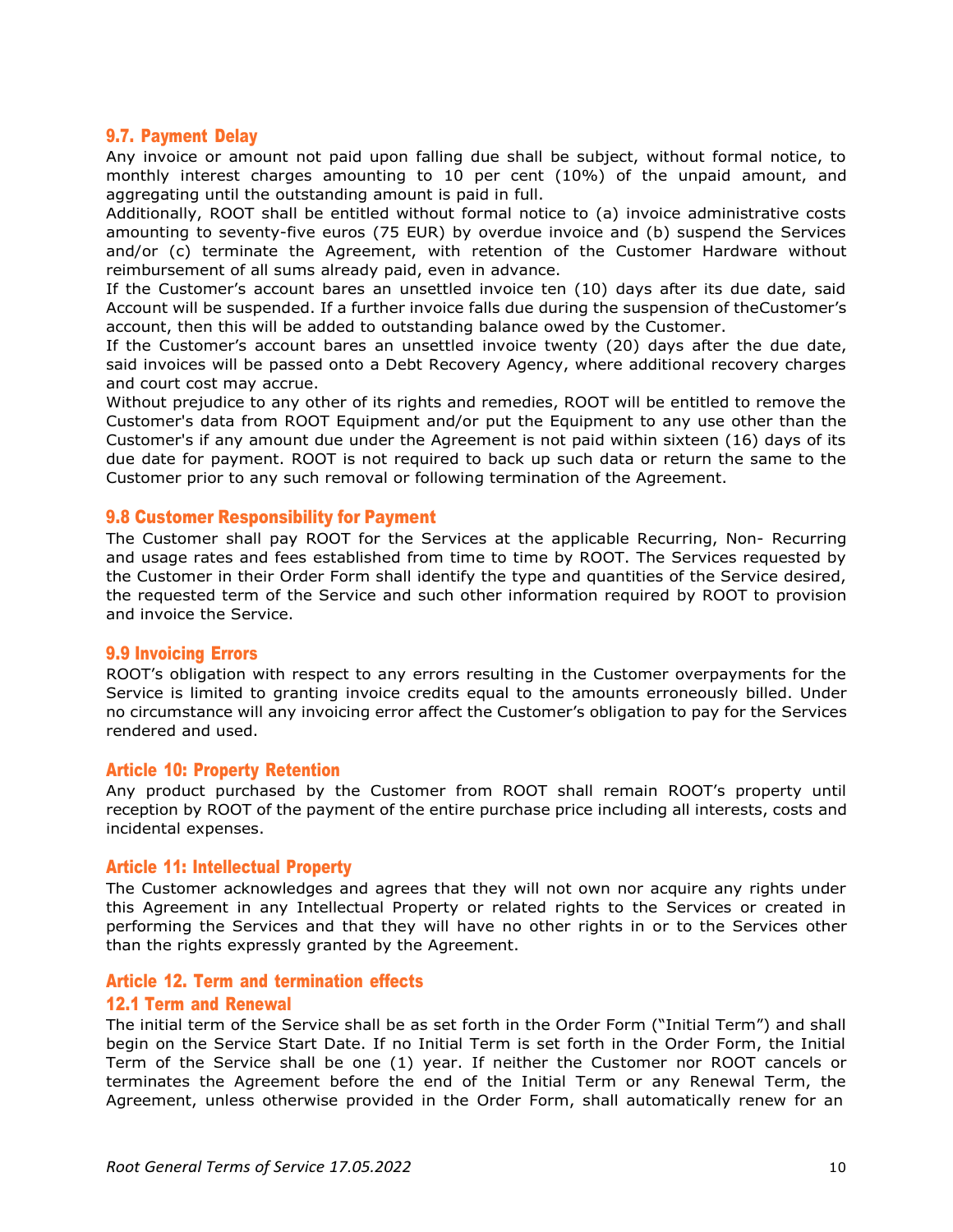identical term pursuant to the rates, terms and conditions contained in the Agreement.

If the Customer notifies ROOT of its intent to terminate the Agreement, the actual termination of the Agreement will not occur until at least thirty (30) days after receipt of the Customer's notification. If the Customer has chosen to subscribe to the Service for a minimum term or for a minimum committed usage amount, and the Customer terminates the Agreement before the end of the Initial Term or any Renewal Term before satisfying the minimum, or if the Agreement is terminated by ROOT for cause, the Customer shall besubject to an applicable early-termination fee or committed usage amount shortfall feeamounting at least to the sum of the Recurring Fees to be paid until the anniversary date of the current Term. If the Term of the Agreement is monthly, either party may terminate the Agreement by providing the other party with written notice of termination at least ten (10) days prior to the intended termination date.

## 12.2 Termination

This Agreement may be terminated or cancelled at any time by:

- The Customer as provided in article 12.1; or

- ROOT in the event of late payment by the Customer as foreseen in article 9 here above; or ROOT, at any time, without notice, if, in ROOT's sole and absolute discretion and/or judgment, the Customer is in violation of any term or condition of this Agreement and related agreements, or Customer's use of the Services disrupts or, in ROOT's sole and absolute discretion and/or judgment, could disrupt, ROOT''s business operations and/or;

ROOT, by giving the Customer as much prior notice as reasonably practicable if the Services become prohibited by applicable law, or become impractical or unfeasible for any technical, Terms of Service or regulatory reason; or

ROOT, immediately, if ROOT determines that the Customer's use of the Services or the Customer Content violates any terms of the Agreement.

## 12.3 Termination effects

If the Customer terminates this Agreement, upon proper notice to ROOT, prior to the end of the Initial Term or any Renewal Term thereafter, the Customer shall be obligated to pay all Fees and charges for all Services for each period remaining in the then-current Term.

Any cancellation request shall be effective thirty (30) days after receipt by ROOT, unless a later date is specified in such request.

If ROOT cancels this Agreement for cause, ROOT may charge the Customer 100% of all charges for all Services for each period remaining in the then-current Term and ROOT shall have the right to charge the Customer with an early-termination fee of a minimum of fifty euros ( $\epsilon$  50). For the avoidance of doubt, it is expressly understood by the Customer that no refund shall be granted for an early termination.

UPON TERMINATION OF THIS AGREEMENT FOR ANY CAUSE OR REASON WHATSOEVER, THE CUSTOMER CONTENT AND OTHER DATA IS DELETED UPON TERMINATION. Accordingly, the Customer should always maintain back-up copies of the Customer Content and data so the Customer may use such copies elsewhere after such termination.

Upon termination of the Agreement, if the Customer does not wish to keep the Domain Name registered as part of the Service, ROOT will take possession of the Domain Name and dispose of it as ROOT may see fit.

# 12.4 Customer Hardware removal

Upon termination, and if applicable the Customer, at its expense, will receive written notice from ROOT establishing a time period within which the Customer must remove the Customer Hardware from ROOT premises. The Customer Hardware not timely removed shall be deemed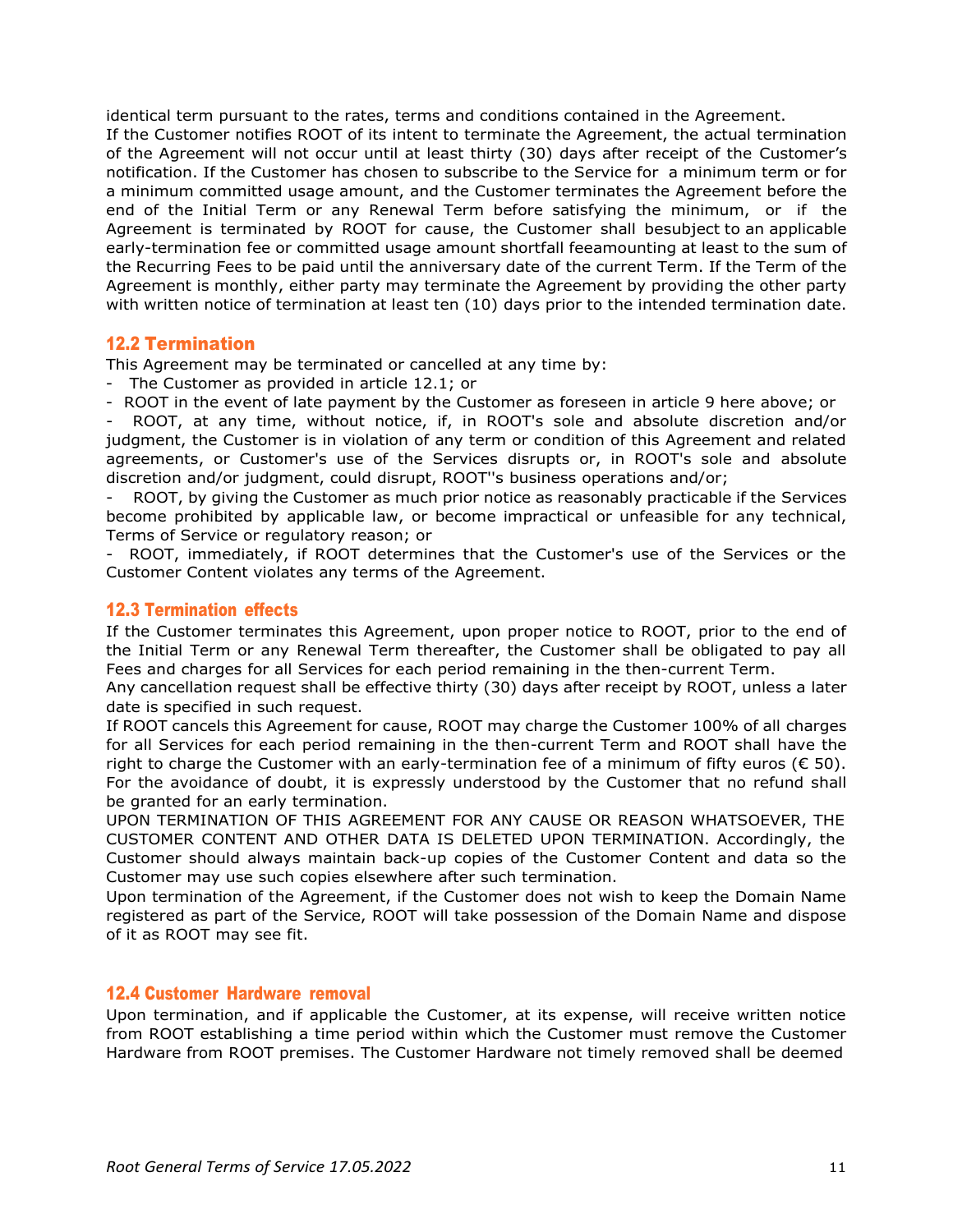to have been abandoned by the Customer and shall become the property of ROOT to do with as it sees fit.

# Article 13. ROOT Responsibility – Indemnification (liability and warranty) 13.1 Direct and indirect damages

Even if advised of the possibility of losses or damages, ROOT shall not be liable, except as set forth herein, for any losses or damages resulting from: (a) its provisioning of the Service to the Customer; (b) any act or omission of the Customer, those using the Customer's Serviceor third-party entities providing products used in connection with the Service; or (c) the lossor destruction of the Customer data resulting from the use of the Service.

ROOT shall solely be liable to the Customer for any property damage to the Customer Hardware and/or Content caused by its gross negligence or willful misconduct but in no event shall ROOT liability be greater than an amount equal to the sum of the payments made by the Customer to ROOT during the month immediately preceding the event for which losses or damages are claimed. By entering into the Agreement and remaining a ROOT' customer, the Customer manifests its acceptance of this limitation on direct damages as fair and reasonable.

# 13.2 Delays

ROOT shall not be liable to the Customer for losses or damages resulting from its inability to provide the Service or from any delay in meeting a scheduled Service Start Date. If there is a delay in the Service installation, the Customer's exclusive remedy is set forth in the applicable Specific Terms and Conditions.

#### 13.3 Facilities, services, equipment or systems of third parties

ROOT shall not be liable for the unavailability, or deficient performance, of any facilities, services, equipment or systems used in connection with the provision of the Services that are under the control of the Customer or any third party, even if ROOT have acted as the Customer's agent in procuring such facilities, services, equipment or systems from third parties. The Customer's rights with regard to the unavailability or deficient performance of such facilities, services, equipment or systems not provided by ROOT shall be strictly as established by the supplying entity.

## 13.4 Customer's failure to fulfill its obligations

ROOT shall not be liable to the Customer or any third party for the Customer's failure to fulfill its obligations, including, without limitation (a) obtaining, installing and maintaining all necessary equipment, materials, and supplies for interconnecting the Customer or third-party facilities, services, equipment or systems to the Services (b) securing all licenses, permits, approvals, rights-of-way, access rights, including ingress and egress from buildings, and other arrangements necessary to install, receive and use the Services; (c) ensuring that the Customer or third-party facilities, services, equipment or systems interface properly with the Services (d) ensuring that the signals delivered to the Service are fully compliant withindustry standards and that such signals do not damage ROOT's property or personnel, or degrade the Service to other ROOT's customers.

## Article 14. Customer obligations

## 14.1 Use and maintenance of the Equipment

If the Customer, its agent or contractor fails to operate and maintain the Datacenter or any facilities provided by ROOT with the result that there is harm or imminent harm to ROOT, the Services or other customers, ROOT may require the Customer, at its expense, to acquire, install and use protective equipment designed to eliminate such harm. If the protective equipment fails to eliminate the harm, ROOT, following the delivery of written notice to Customer, may suspend or terminate the Service, without any liability or further obligation to the Customer.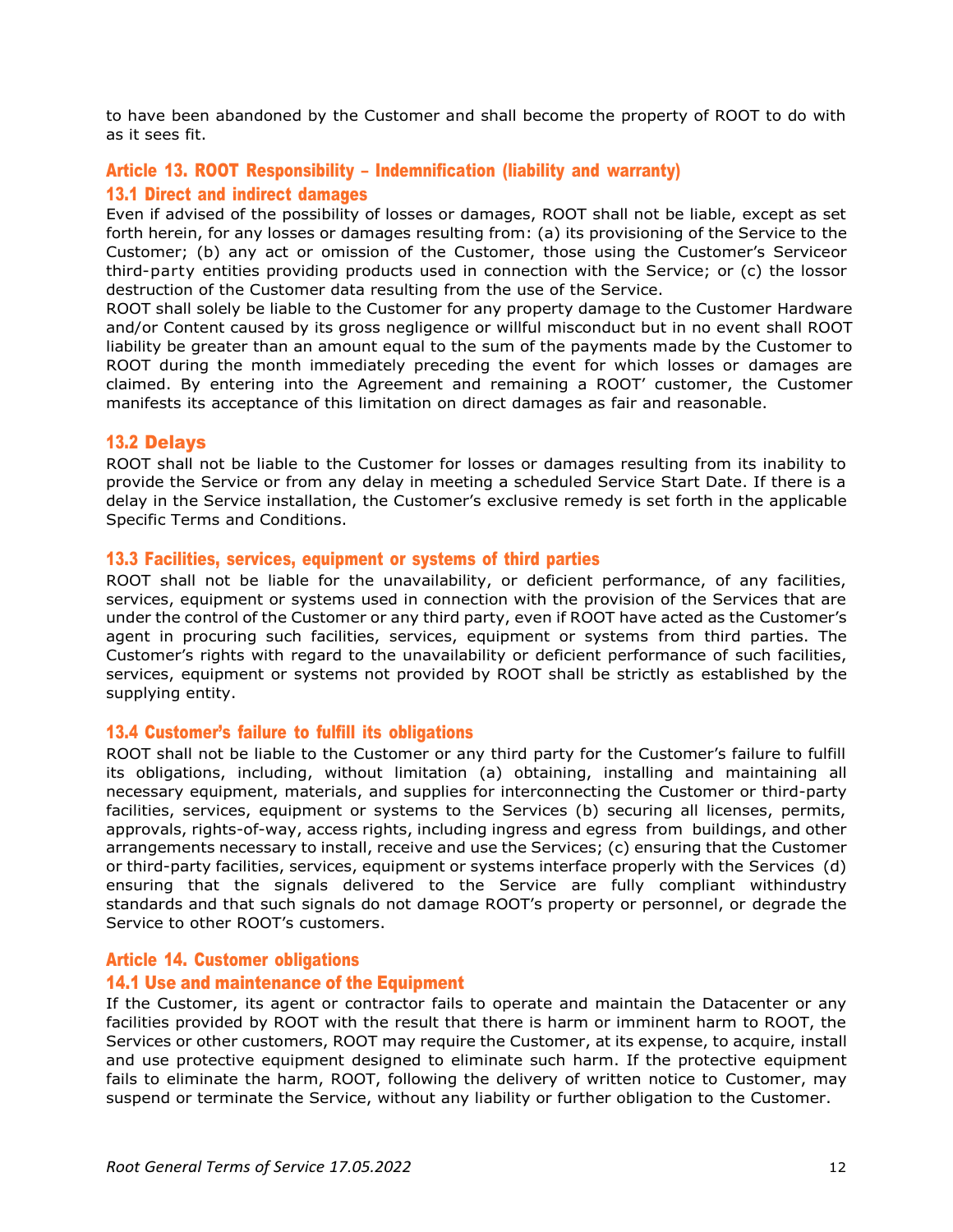## 14.2 Notice of Claims and Problems

The Customer shall immediately notify ROOT upon receipt of any information that might adversely affect ROOT, including, but not limited to, notices of any claims or proceedings that involve the Service, and the Customer shall promptly notify ROOT of any problem relating to the Service or the Service performance and reasonably cooperate with ROOT in repairing the Service problem.

#### 14.3 License to ROOT

The Customer hereby grants to ROOT a non-exclusive, royalty-free, worldwide right and license for the whole Agreement Term to take any action on the Customer Content necessary to the provision of the Service. Such license that shall be limited by Luxembourgish Law on Personal Data Protection will include but not be limited to:

- digitize, convert, install, upload, select, order, arrange, compile, combine, synchronize, use, reproduce, store, process, retrieve, transmit, distribute, publish, publicly display, publicly perform and hyperlink the Customer Content; and
- make archival or back-up copies of the Customer Content.

Except for the rights expressly granted above, ROOT is not acquiring any right, title or interest in or to the Customer Content, all of which shall remain solely with the Customer.

#### Article 15. Customer notification and declaration

#### 15.1 Compliance with laws and regulatory statutes currently in force

The Customer shall take every step necessary to ensure that their use of the Service does not violate any law or regulatory statute currently enforceable in Luxembourg or elsewhere pertaining to public order, public security and public decency. Pursuant to Article 15 hereof, the Customer shall be solely responsible for any violations of such rules or laws.

The Customer shall refrain from using the Service for any illicit purpose such as but not limited to, the hosting of illicit material, the use of any false identity to defraud others... Pursuant to Article 15 hereof, the Customer shall assume sole responsibility for the consequences of any improper activities, which are beyond ROOT's control from all standpoints including technical.

The Customer shall refrain from sending any email and more generally spreading any content containing or suspected of containing viruses such as Trojan horses, worms, time bombs or any other computer program that could damage the computer operating system of any recipient. ROOT may suspend the Service if the Customer uses or misuses the Service in a manner that results, or could result, in network blockage or other degradations that adverselyaffect the Service provided to the Customer or to other existing or prospective customers of ROOT.

The Customer shall abide by any law or statutory regulation to which the Customer may be subject by virtue of the Customer's use of the Service.

ROOT may suspend the Service if the Customer uses, or threatens to use the Service for any unlawful purpose or otherwise violates the terms of the Agreement.

## 15.2 Terms and conditions pertaining to the use of services in the information society

In using the Service, the Customer shall abide by all applicable electronic commerce statutes, including in particular Luxembourg's law of 14 April 2000 on electronic commerce including explicitly the regulations therein pertaining to spamming, as well as European Community directives (irrespective of whether they have been transposed into national law) currently in force pertaining to electronic signatures, electronic commerce and protecting data privacy.

## 15.3 Third party rights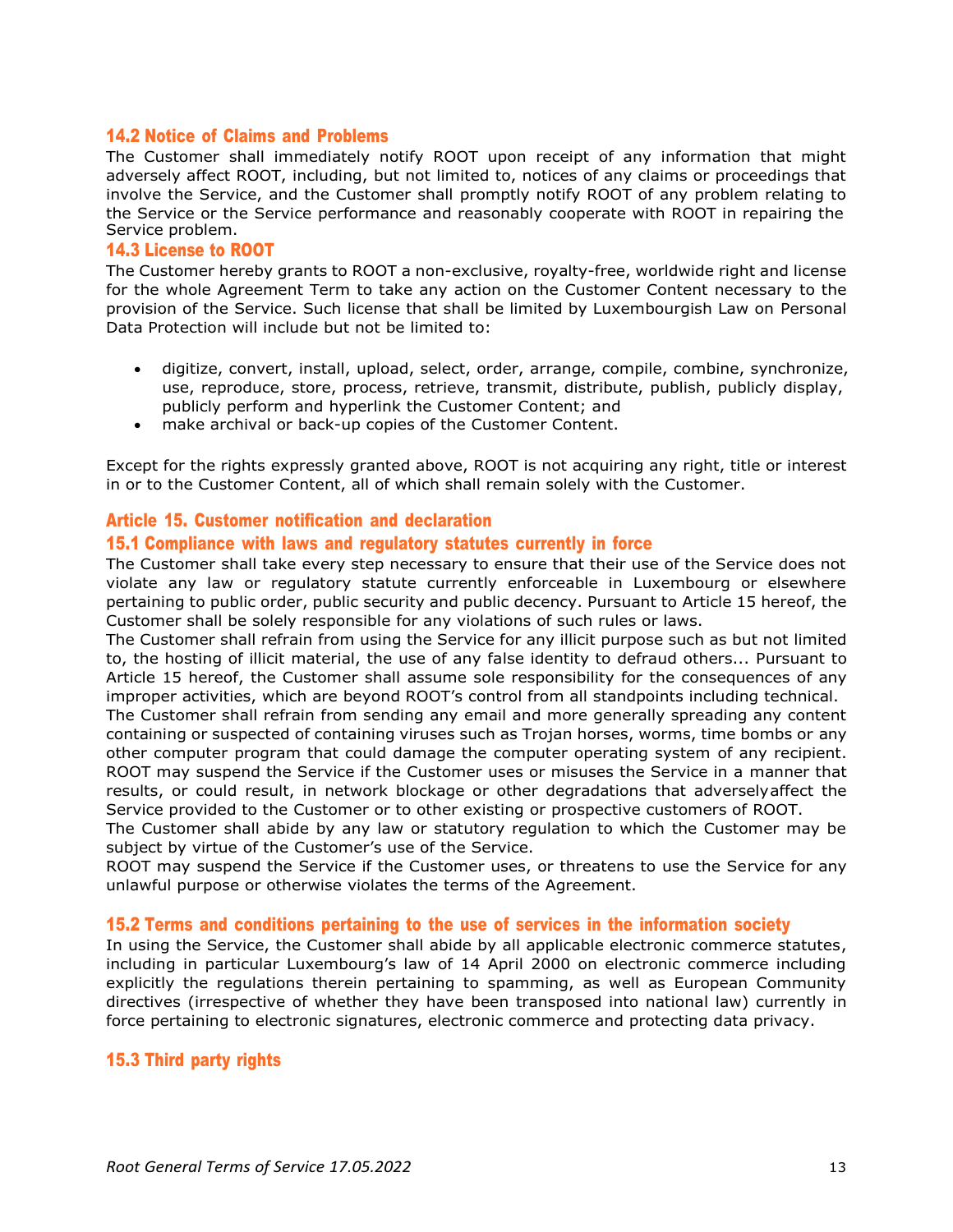In realizing any operation relating to the Service, the Customer shall not infringe the rights of others. Pursuant to article 15 hereof, the Customer shall assume sole responsibility for the consequences of any infringement of third-party rights.

Specifically, the Customer shall be solely responsible for its use of the Service towards third parties, and shall bear sole responsibility for any infringements of, among others, personality rights, intellectual property rights, distinctive and pre-existing marks, commercial names, trade names or any copyright or industrial property rights.

Hence, it shall be the sole responsibility of the Customer to conduct any research regarding the antecedents of any distinguishing marks, trade names and the like before placing anorder, and more generally to ensure that their intended used of the Service does not infringe any third-party rights.

## 15.4 Notification procedure

If a third-party lodge a claim against ROOT relating to a Service used by the Customer, ROOT shall promptly notify the Customer about this claim at the address provided by the Customer and shall include with this notification a copy of the third-party claim.

In all such instances such third party shall be informed of ROOT notification to the Customer, keeping in mind that it does not fall within ROOT's jurisdiction (a) to prejudge the Customer's or a third party's rights in regard to the use of ROOT Service; or (b) to suspend the Service on its own initiative, unless the Service is being used: in a blatantly illegal fashion such as storing or transmitting pedo-pornographic content, abetting racial hatred, abetting violence content or to perpetrate fraudulent attacks such as Phishing attempts.

ROOT shall be entitled to charge the Customer for any action performed on the Customer's behalf in connection with a third-party claim, insofar as the Customer fails to acknowledge receipt of the first ROOT notification letter in regard to such claim, or if ROOT finds it necessary to take action in regard to such claim (e.g. by sending a registered letter and making phone calls) on behalf of the Customer and the party submitting a request or claim.

# Article 16. Intellectual Property

Each party acknowledges: (a) that any and all patents, registered and unregistered designs, copyrights, trademarks and all other intellectual property rights whatsoever, which are used in connection with the Service shall remain the sole property of the entitled owner of such rights or its subcontractors; and (b) that it shall not be entitled to use the name, trademarks, trade names or other proprietary identifying marks or symbols of the other without its prior written consent.

## Article 17. Personal Data

Personal data pertaining to the Customer will be stored in ROOT files in a secure location, under its control. The Customer can exercise its right to access and correct such data by contacting ROOT in writing. ROOT shall not store such data any longer than is necessary for the efficient execution of the Agreement.

The Customer expressly authorize ROOT to process such data for purposes of running its customers database, to guaranty the transparency of the system if needed with regard to any applicable rule and to transmit such data in accordance with a legal obligation, a judicial or governmental request or a request from a duly competent regulatory or administrative authority.

In accordance with the regional internet registry (RIR) policies, we may publish certain information (included but not limited to: business name/address, phone, email) in the publicly accessible database(s) maintained by RIR.

# Article 18. Waiver

Any delay or omission in the exercise of a right under the Agreement shall not be deemed a waiver of this right. A waiver of a right is only valid with written consent of the Party who waives that is signed by a duly authorized representative of this Party.